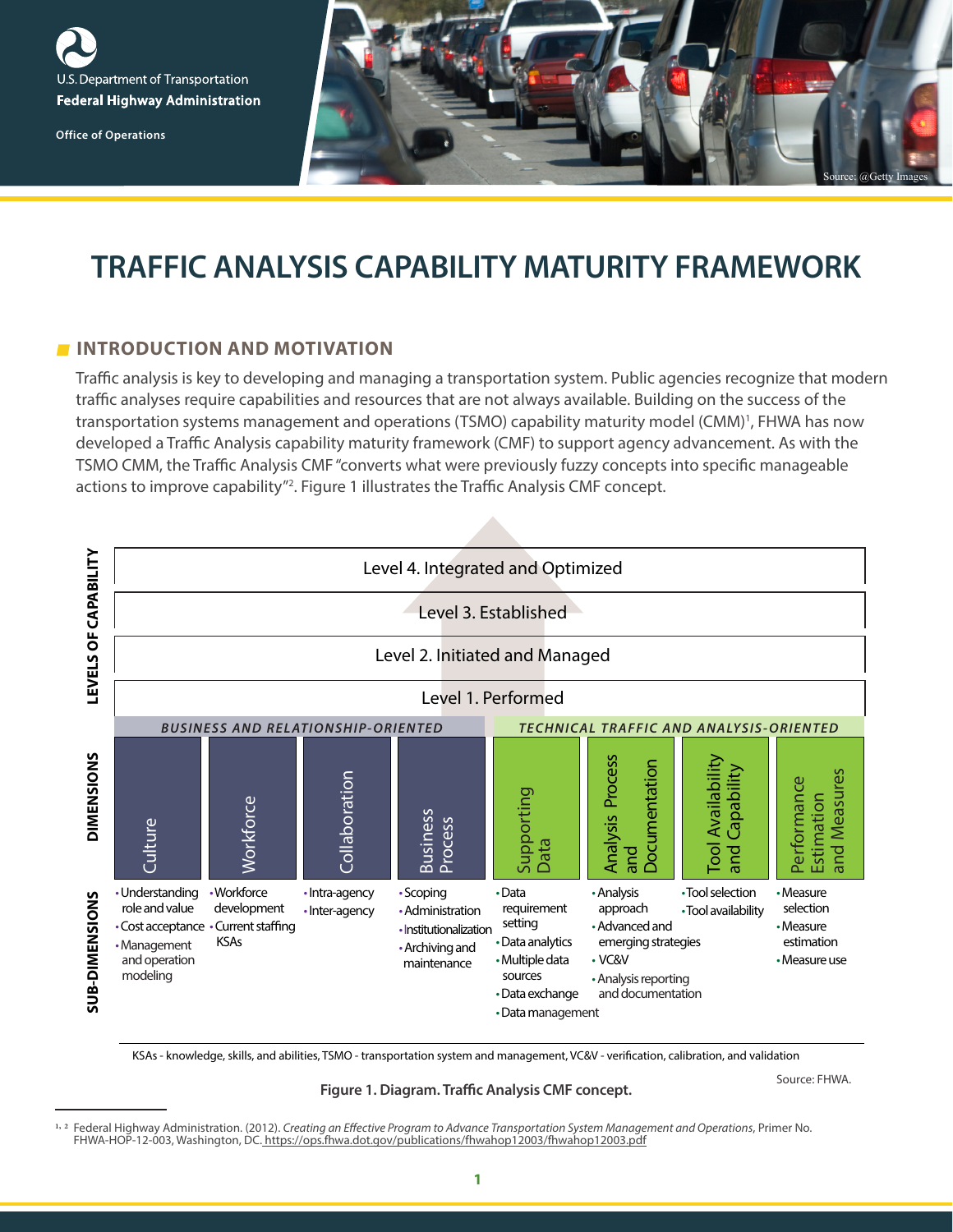#### **COVERVIEW OF THE FRAMEWORK**

The objective of the Traffic Analysis CMF is to assist traffic engineers, planners, and traffic operations professionals with a structured approach to navigate complex institutional challenges regarding traffic analysis. Application of the Traffic Analysis CMF will enable agencies to identify opportunities for improvement and develop a programmatic focus for traffic analysis to create analytical consistency and uniformity across and within Federal, State, regional, and local transportation agencies.

## **STEPS TO UTILIZE THE TRAFFIC ANALYSIS CMF**

Agencies can use the Traffic Analysis CMF to self-assess their strengths and weaknesses, and to identify recommended actions to improve their capabilities in different dimensions of traffic analysis. Agencies should use a collaborative process when applying the CMF. This could involve a stakeholder workshop. The stakeholders can first determine their capability level, using a simple series of look-up tables and multiple-choice questions within the final report.<sup>3</sup> The stakeholders could then identify, filter, and compile a set of actions appropriate to the region or agency, using a recommended set of actions within the final report. Typically, a local lead agency or department will organize the stakeholder workshop. Follow-up meetings can then identify how to implement and review the implementations of the actions.



**Figure 2. Diagram. Steps for utilizing the Traffic Analysis CMF.**

<sup>&</sup>lt;sup>3</sup> Hadi, Mohammed, and Dennis Mitchell, and David Hale, and Renee Hurtado. (Forthcoming). Traffic Analysis Capability Maturity Framework.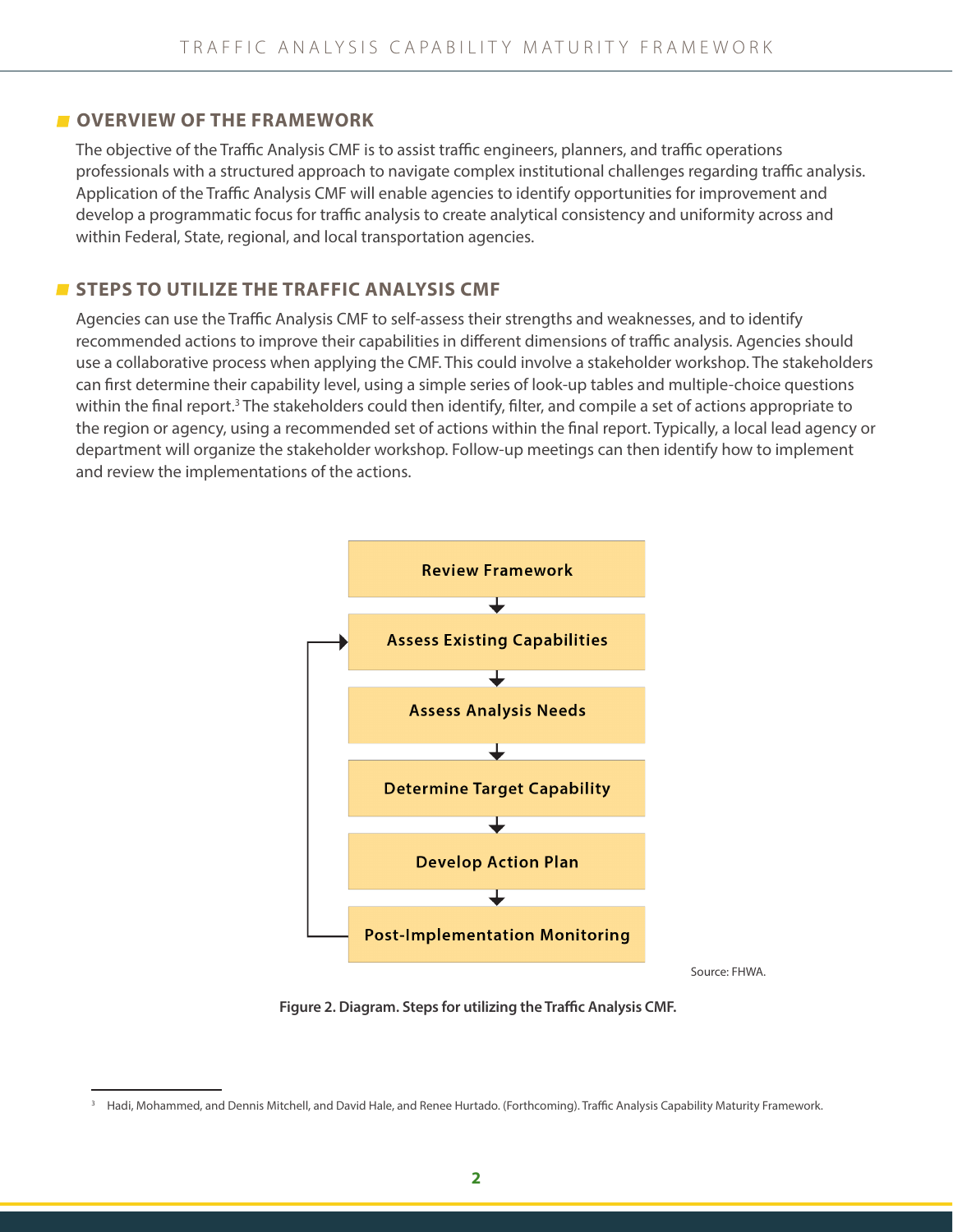#### **TABULAR APPROACH**

Similar to the TSMO CMM<sup>4</sup>, the Traffic Analysis CMF provides high-level assessment and guidance through a series of tables. Agencies can use table 1 (due to space limitations, only the initial portion is shown here) for self-evaluation, while subsequent tables (e.g., table 2) identify the related strategies for capability improvement. Together, these provide a quick assessment of key challenges facing the agency in improving the traffic analysis effectiveness and actions to achieve the improvements. Table 1 presents the eight critical capability maturity dimensions – as defined in the first column – needed to develop and maintain an effective traffic analysis program. For evaluation purposes, four distinct levels of agency capability are available for each of the eight dimensions. Select the cell that most closely reflects the agency's current capability level for each subdimension. Then, go to the subsequent tables, which present the general strategies/actions needed to move up to the next level of capability for each subdimension.

|                              | <b>Current Levels of Capability Maturity</b>                                                   |                                                                                                                                                                     |                                                                                                                                                          |                                                                                                                                                   |  |
|------------------------------|------------------------------------------------------------------------------------------------|---------------------------------------------------------------------------------------------------------------------------------------------------------------------|----------------------------------------------------------------------------------------------------------------------------------------------------------|---------------------------------------------------------------------------------------------------------------------------------------------------|--|
| <b>DIMENSION</b>             | <b>Level 1-Performed</b>                                                                       | <b>Level 2-Initiated and</b><br><b>Managed</b>                                                                                                                      | <b>Level 3-Established</b>                                                                                                                               | Level 4-Integrated and<br><b>Optimized</b>                                                                                                        |  |
| <b>Business Process</b>      |                                                                                                |                                                                                                                                                                     |                                                                                                                                                          |                                                                                                                                                   |  |
| Scoping                      | No adopted guidance.<br>Project-driven scoping.                                                | Basic guidance, but the<br>agency does not consider<br>the guidance as SOP or<br>policy. Limited tool, data,<br>and review requirement<br>consideration in scoping. | Detailed SOP/policies based<br>on latest national findings.<br>Detailed data requirements,<br>tool requirements, and<br>review procedures in<br>scoping. | SOP expands to meet<br>requirements of<br>different functional<br>areas individually in an<br>integrated manner.                                  |  |
| Administration               | No administration and<br>contacting processes or<br>support. No method for<br>cost estimation. | Started development of<br>procurement process,<br>staff, documentation, and<br>templates. Basic methods for<br>cost estimation.                                     | Established contracting<br>and procurement process,<br>staff, documentation, and<br>templates. Detailed cost<br>estimated methods.                       | Detailed analysis type-<br>specific procurement and<br>contracting processes,<br>guidance, and templates.<br>Detailed cost estimation<br>methods. |  |
| Institutionalization         | Ad-hoc<br>institutionalization.                                                                | Minimal institutionalization<br>for specific functions.                                                                                                             | Established<br>institutionalization in most<br>processes.                                                                                                | Integrated<br>institutionalization to<br>support all processes and<br>decision levels.                                                            |  |
| Archiving and<br>maintenance | Models not maintained<br>or archived.                                                          | Ad-hoc maintenance and<br>archiving.                                                                                                                                | Established process for<br>archiving and sharing<br>models.                                                                                              | Extended process for<br>archiving, sharing,<br>maintaining, and<br>updating models.                                                               |  |

**Table 1. Criteria for the maturity levels by sub-dimension of the eight capability maturity dimensions of traffic analysis.**

**Table 2. Actions to advance to the next level for the business process dimension.**

| <b>SUB-DIMENSION</b>         | Level 1 to 2                                                                        | Level 2 to 3                                                                                      | Level 3 to 4                                                                  |
|------------------------------|-------------------------------------------------------------------------------------|---------------------------------------------------------------------------------------------------|-------------------------------------------------------------------------------|
| <b>Scoping</b>               | Develop or adopt scoping<br>quidance.                                               | Adopt a standard operation $\blacktriangleright$<br>guidance to act as a policy for the analysis. | Update scoping to consider the<br>requirements of various decision processes. |
| Administration               | Start developing<br>administration and contracting<br>support for traffic analysis. | Establish administration and contracting<br>support for traffic analysis.                         | Refine administration and contracting<br>support for traffic analysis.        |
| Institutionalization         | Initialize institutionalization<br>process.                                         | Extend institutionalization process.                                                              | Integrate institutionalization process.                                       |
| Archiving and<br>maintenance | Include in guidance.                                                                | Require data archiving and management<br>plan.                                                    | Require maintenance plan.                                                     |

4 FHWA. (2012). Primer No. FHWA-HOP-12-003.